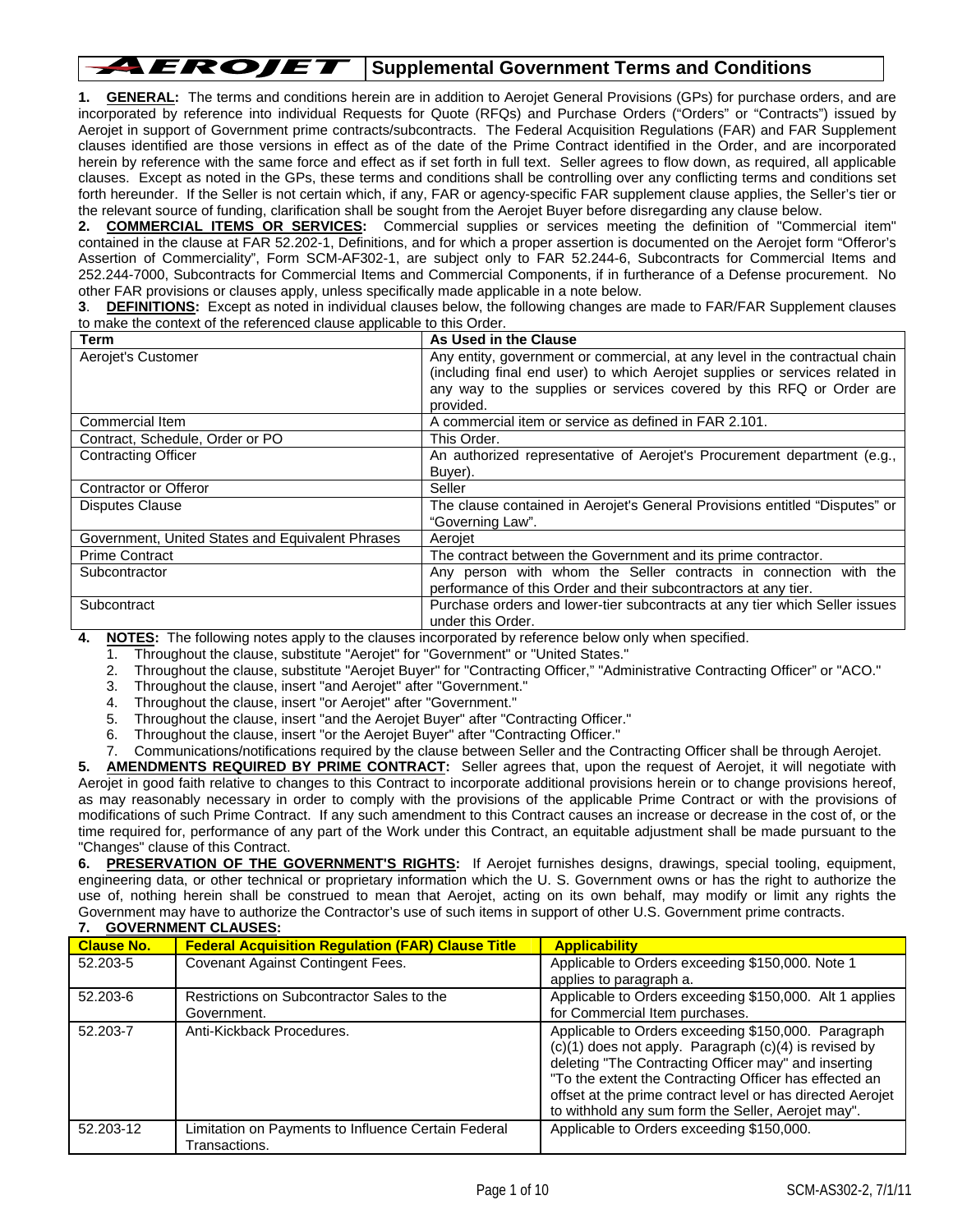

| <b>Clause No.</b>      | <b>Federal Acquisition Regulation (FAR) Clause Title</b>                                   | <b>Applicability</b>                                                                                                                                                                                                                                                                                                                        |
|------------------------|--------------------------------------------------------------------------------------------|---------------------------------------------------------------------------------------------------------------------------------------------------------------------------------------------------------------------------------------------------------------------------------------------------------------------------------------------|
| 52.203-13              | Contractor Code of Business Ethics and Conduct.                                            | The clause applies to this Contract if the value of this<br>Contract exceeds \$5,000,000 and the period of<br>performance is more than 120 days. Disclosures made<br>under this clause shall be made directly to the<br>Government entities identified in the clause.                                                                       |
| 52.203-14              | Display of Hotline Poster(s).                                                              | The clause applies to this Contract if the value of this<br>Contract exceeds \$5,000,000.                                                                                                                                                                                                                                                   |
| 52.203-15              | Whistleblower Protections Under the American<br>Recovery and Reinvestment Act of 2009.     | Applicable if the Contract is funded under the Recovery<br>Act.                                                                                                                                                                                                                                                                             |
| $\overline{52.204}$ -2 | <b>Security Requirements</b>                                                               | Applicable to Contracts that require access to classified<br>information.                                                                                                                                                                                                                                                                   |
| 52.204-9               | Personal Identity Verification of Contractor Personnel.                                    | Applicable where the Seller will have physical access to<br>a federally-controlled facility or access to a federal<br>information system.                                                                                                                                                                                                   |
| 52.204-10              | Reporting Executive Compensation and First-Tier<br>Subcontract Awards.                     | Applicable to Orders valued at \$25,000, when Seller is<br>a first-tier Subcontractor. The required information shall<br>be timely provided to the Aerojet Buyer.                                                                                                                                                                           |
| 52.211-5               | Material Requirements.                                                                     | Note 2 applies.                                                                                                                                                                                                                                                                                                                             |
| 52.211-15              | Defense Priority and Allocation Requirements.                                              | Applicable if a DPAS Rating is identified in the Order.                                                                                                                                                                                                                                                                                     |
| 52.215-10              | Price Reduction for Defective Cost or Pricing Data.                                        | Applicable if submission of cost or pricing data is<br>required. Notes 2 and 4 apply except the first time<br>"Contracting Officer" appears in paragraph (c)(1).<br>Rights and obligations under this clause shall survive<br>completion of the Work and final payment under this<br>Contract.                                              |
| 52.215-11              | Price Reduction for Defective Cost or Pricing Data-<br>Modifications.                      | Applicable if submission of cost or pricing data is<br>required. Notes 2 and 4 apply except the first time<br>"Contracting Officer" appears in paragraph (c)(1).<br>Rights and obligations under this clause shall survive<br>completion of the Work and final payment under this<br>Contract.                                              |
| 52.215-12              | Subcontractor Cost or Pricing Data.                                                        | The clause applies to this Contract if the value of this<br>Contract equals or exceeds \$700,000, or any lesser<br>amount identified in the Contract, unless otherwise<br>exempt under FAR 15.403.                                                                                                                                          |
| 52.215-13              | Subcontractor Cost or Pricing Data-Modifications.                                          | The clause applies to this Contract if the value of this<br>Contract equals or exceeds \$700,000, or any lesser<br>amount identified in the Contract, unless otherwise<br>exempt under FAR 15.403.                                                                                                                                          |
| 52.215-14              | Integrity of Unit Prices.                                                                  | Applicable to Orders exceeding \$150,000. Paragraph<br>(b) does not apply.                                                                                                                                                                                                                                                                  |
| 52.215-15              | Pension Adjustments and Asset Reversions.                                                  | Applicable to Orders that require submittal of cost or<br>pricing data, or for which any pre-award or post-award<br>cost determination will be subject to FAR Part 31.                                                                                                                                                                      |
| 52.215-16              | Facilities Capital Cost of Money.                                                          | Facilities capital cost of money will be an allowable cost<br>under the contemplated Order, if the criteria in FAR<br>31.205-10(b) are met. The Offeror must propose<br>facilities capital cost of money in its offer. If the Offeror<br>does not propose this cost, the resulting Order includes<br>FAR 52.215-17, in lieu of this clause. |
| 52.215-17              | Waiver of Facilities Capital Cost of Money.                                                | Applicable only if this Contract is subject to the Cost<br>Principles and FAR Subpart 31.2 and the Seller did not<br>propose facilities capital cost of money in its offer.                                                                                                                                                                 |
| 52.215-18              | Reversion or Adjustment of Plans for Postretirement<br>Benefits (PRB) Other Than Pensions. | Applicable to Orders that require submittal of cost or<br>pricing data, or for which any pre-award or post-award<br>cost determination will be subject to FAR Part 31.                                                                                                                                                                      |
| 52.215-19              | Notification of Ownership Changes.                                                         | Applicable to Orders that require submittal of cost or<br>pricing data, or for which any pre-award or post-award<br>cost determination will be subject to FAR Part 31.                                                                                                                                                                      |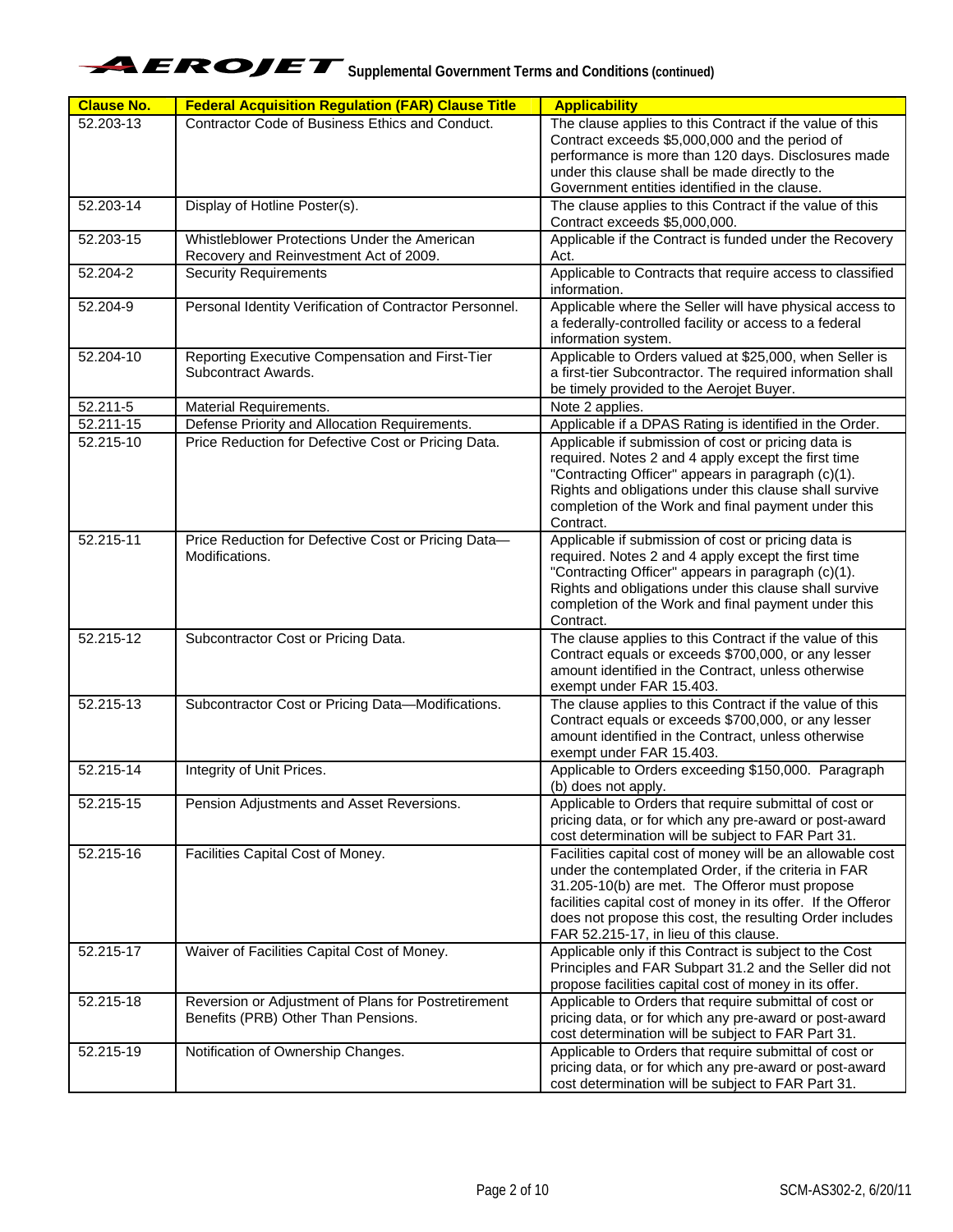

| <b>Clause No.</b> | <b>Federal Acquisition Regulation (FAR) Clause Title</b>                                                    | <b>Applicability</b>                                                                                                                                                                                                                                                                                                                                                                                                                    |
|-------------------|-------------------------------------------------------------------------------------------------------------|-----------------------------------------------------------------------------------------------------------------------------------------------------------------------------------------------------------------------------------------------------------------------------------------------------------------------------------------------------------------------------------------------------------------------------------------|
| 52.219-8          | Utilization of Small Business Concerns.                                                                     | Applicable if the Contract offers further subcontracting<br>opportunities. If the Contract (except subcontracts to<br>small business concerns) exceeds \$650,000 the Seller<br>must include 52.219-8 in lower tier subcontracts that<br>offer subcontracting opportunities.                                                                                                                                                             |
| 52.219-9          | Small Business Subcontracting Plan.                                                                         | The clause applies to this Contract if the value of this<br>Contract equals or exceeds \$650,000. Applicable if the<br>Seller is not a small business. Note 2 is applicable to<br>paragraph (c) only. The Contractor's subcontracting<br>plan is incorporated herein by reference.                                                                                                                                                      |
| 52.222-4          | Contract Work Hours and Safety Standards Act-<br>Overtime Compensation.                                     | Applicable to Orders exceeding \$150,000, if the Work<br>may require or involve the employment of laborers and<br>mechanics. "Contracting Officer" means "Contracting<br>Officer" in paragraph 2. Aerojet may withhold or<br>recover from Seller any sums that Aerojet's customer<br>withholds or recovers from Aerojet due to a violation of<br>a provision of this clause by Seller or Seller's<br>subcontractors.                    |
| 52.222-20         | Walsh-Healey Public Contracts Act.                                                                          | Applicable to Orders involving manufacture or<br>furnishing of materials, supplies, articles or equipment<br>in an amount that exceeds \$10,000.                                                                                                                                                                                                                                                                                        |
| 52.222-21         | Prohibition of Segregated Facilities.                                                                       |                                                                                                                                                                                                                                                                                                                                                                                                                                         |
| 52.222-26         | Equal Opportunity.                                                                                          |                                                                                                                                                                                                                                                                                                                                                                                                                                         |
| 52.222-35         | Equal Opportunity for Special Disabled Veterans,<br>Veterans of the Vietnam Era, & Other Eligible Veterans. | The clause applies to this Contract if the value of this<br>Contract equals or exceeds \$150,000.                                                                                                                                                                                                                                                                                                                                       |
| 52.222-36         | Affirmative Action for Workers with Disabilities.                                                           | Applicable to Orders exceeding \$10,000. Paragraph<br>(b)(2) delete "provided by or through the Contracting<br>Officer" and insert "provided upon request by the<br>Contracting Officer through the Aerojet Buyer."                                                                                                                                                                                                                     |
| 52.222-37         | Employment Reports on Special Disabled Veterans,<br>Veterans of the Vietnam Era, & Other Eligible Veterans. | The clause applies to this Contract if the value of this<br>Contract equals or exceeds \$150,000.                                                                                                                                                                                                                                                                                                                                       |
| 52.222-41         | Service Contract Act of 1965.                                                                               | Applicable if this Contract is subject to the Service<br>Contract Act. The clause does not apply if this Contract<br>has been administratively exempted by the Secretary of<br>Labor or exempted by 41 U.S.C. 356, as interpreted in<br>Subpart C of 29 CFR Part 4.                                                                                                                                                                     |
| 52.222-49         | Service Contract Act-Place of Performance Unknown.                                                          | Note 2 applies.                                                                                                                                                                                                                                                                                                                                                                                                                         |
| 52.222-50         | Combating Trafficking in Persons.                                                                           | Substitute "Aerojet Buyer" for "Contracting Officer,"<br>"Administrative Contracting Officer," and "ACO"<br>throughout this clause. In paragraph (e) Note 3<br>applies, "insert "and Aerojet" after Government<br>throughout this clause.                                                                                                                                                                                               |
| 52.222-54         | <b>Employment Eligibility Verification</b>                                                                  | This clause is applicable to Purchase Orders (i) for<br>construction or commercial Services (except<br>commercial services that are part of a purchase of a<br>COTS item or an item that would be a COTS item, but<br>for minor modifications, performed by the COTS<br>provider, and that are normally provided for that COTS<br>item); (ii) has a value more than \$3,000; and (iii)<br>includes work performed in the United States. |
| 52.222-99         | Notification of Employee Rights Under the National<br>Labor Relations Act.                                  | This clause is applicable to Purchase Orders that<br>exceed \$10,000 and will be performed wholly or<br>partially in the United States, unless exempted by the<br>rules, regulations or orders of the Secretary of Labor<br>issued pursuant to section 3 of Executive Order 13496<br>of January 30, 2009.                                                                                                                               |
| 52.223-6          | Drug-Free Workplace.                                                                                        |                                                                                                                                                                                                                                                                                                                                                                                                                                         |
| 52.223-7          | Notice of Radioactive Materials.                                                                            | Applicable to Work containing covered radioactive<br>material. In the blank, insert "30." Notes 1 and 2 apply.                                                                                                                                                                                                                                                                                                                          |
| 52.223-11         | Ozone-Depleting Substances.                                                                                 | Applicable if the Work was manufactured with or<br>contains ozone-depleting substances.                                                                                                                                                                                                                                                                                                                                                 |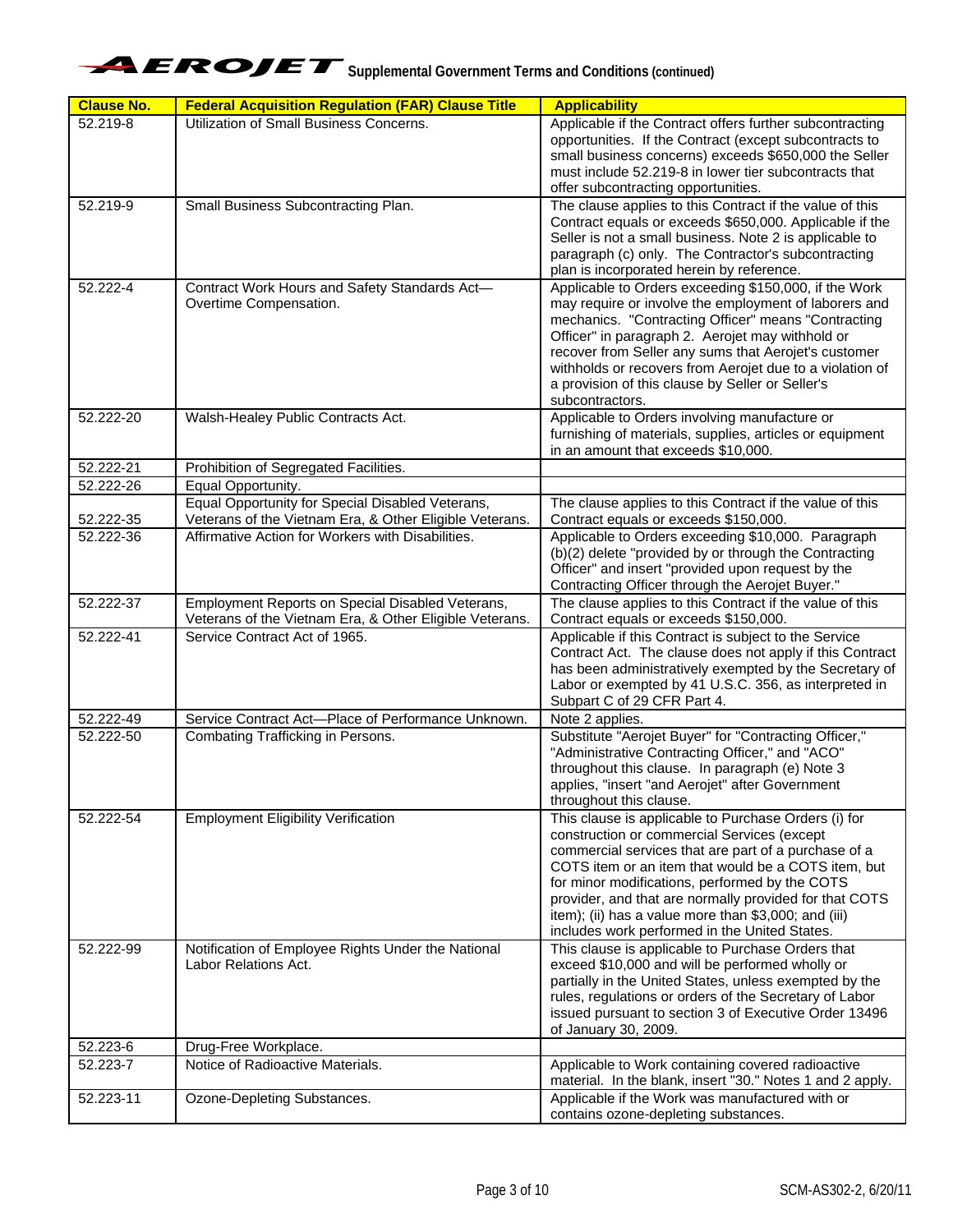| <b>Clause No.</b> | <b>Federal Acquisition Regulation (FAR) Clause Title</b>                        | <b>Applicability</b>                                                                                               |
|-------------------|---------------------------------------------------------------------------------|--------------------------------------------------------------------------------------------------------------------|
| 52.223-14         | <b>Toxic Chemical Release Reporting.</b>                                        | The clause applies to this Contract if the value of this                                                           |
|                   |                                                                                 | Contract equals or exceeds \$100,000, if supplier                                                                  |
|                   |                                                                                 | facilities are located in the U.S. Note 2 applies. Delete<br>paragraph (e).                                        |
| 52.223-18         | Contractor Policy to Ban Text Messaging While Driving                           | Applicable to Orders that exceed the micro-purchase                                                                |
|                   |                                                                                 | threshold.                                                                                                         |
| 52.225-1          | Buy American Act - Supplies                                                     | Applicable if the Work contains other than domestic                                                                |
|                   |                                                                                 | components. Note 2 applies to the first time                                                                       |
|                   |                                                                                 | "Contracting Officer" is mentioned in paragraph (c).                                                               |
| 52.225-5          | Trade Agreements.                                                               | Applicable if the Work contains other than U.S. made or<br>designated country end products as specified in clause. |
| 52.225-8          | Duty-Free Entry.                                                                | Applicable to Orders for supplies identified in the Order                                                          |
|                   |                                                                                 | as accorded "duty-free entry," or other foreign supplies                                                           |
|                   |                                                                                 | in excess of \$10,000, to be imported into the customs                                                             |
|                   |                                                                                 | territory of the U.S. In paragraph (b)(1), "20 days" is<br>changed to "30 days." In paragraph (b)(2), "10 days" is |
|                   |                                                                                 | changed to "2 days." "Government" means                                                                            |
|                   |                                                                                 | "Government" and "Contracting Officer" means                                                                       |
|                   |                                                                                 | "Contracting Officer" in paragraph (e). Note 2 applies.                                                            |
| 52.225-13         | Restrictions on Certain Foreign Purchases.                                      |                                                                                                                    |
| 52.225-14         | Inconsistency Between English Version and Translation<br>of Contract.           |                                                                                                                    |
| 52.227-2          | Notice and Assistance Regarding Patent and Copyright                            | The clause applies to this Contract if the value of this                                                           |
|                   | Infringement.                                                                   | Contract equals or exceeds \$150,000. Notes 2 and 4<br>apply.                                                      |
| 52.227-9          | Refund of Royalties.                                                            | Applicable when reported royalty exceeds \$250. Note 1                                                             |
|                   |                                                                                 | applies except for the first two times "Government"                                                                |
|                   |                                                                                 | appears in paragraph (d). Note 2 applies.                                                                          |
| 52.227-10         | Filing of Patent Applications-Classified Subject                                | Applicable to Orders involving access to classified                                                                |
| 52.227-16         | Matter.<br>Additional Data Requirements.                                        | information.                                                                                                       |
| 52.228-5          | Insurance-Work on a Government Installation.                                    | Applicable if this Contract involves Work performed on                                                             |
|                   |                                                                                 | a Government installation. Note 2 applies. Note 4                                                                  |
|                   |                                                                                 | applies to paragraph (b). Unless otherwise specified by                                                            |
|                   |                                                                                 | this Contract, the minimum kinds and amounts of<br>insurance shall be as described in FAR 28.307-2.                |
| 52.230-2          | Cost Accounting Standards.                                                      | Applicable to negotiated subcontracts in excess of                                                                 |
|                   |                                                                                 | \$650,000. When referenced in this Contract, full CAS                                                              |
|                   |                                                                                 | coverage applies. "United States" means "United                                                                    |
|                   |                                                                                 | States or Aerojet." Delete paragraph (b) of the clause.                                                            |
| 52.230-3          | Disclosure and Consistency in Cost Accounting<br>Practices.                     | Applicable to negotiated subcontracts in excess of<br>\$650,000. When referenced in this Contract, full CAS        |
|                   |                                                                                 | coverage applies. "United States" means "United                                                                    |
|                   |                                                                                 | States or Aerojet." Delete paragraph (b) of the clause.                                                            |
| 52.230-6          | Administration of Cost Accounting Standards.                                    | Applicable if FAR 52.230-2 or FAR 52.230-3 applies.                                                                |
| 52.234-1          | Industrial Resources Developed Under Defense                                    | "Government" means "Government." Notes 1 and 2                                                                     |
| 52.237-2          | Production Act Title III.<br>Protection of Government Buildings, Equipment, and | apply.<br>Applicable if Work is performed on a Government                                                          |
|                   | Vegetation.                                                                     | installation. Note 2 applies. Note 4 applies to the                                                                |
|                   |                                                                                 | second time "Government" appears in the clause.                                                                    |
| 52.237-3          | Continuity of Services.                                                         | Note 2 applies.                                                                                                    |
| 52.242-3          | Penalties for Unallowable Costs.                                                | Does not apply to FFP Orders.                                                                                      |
| 52.244-6          | Subcontracts for Commercial Items.                                              |                                                                                                                    |
| 52.245-1          | Government Property.                                                            | "Contracting Officer" means "Aerojet" except in the<br>definition of Property Administrator and in paragraphs      |
|                   |                                                                                 | (h)(1)(iii) where it is unchanged, and in paragraphs (c)                                                           |
|                   |                                                                                 | and (h)(4) where it includes Aerojet. "Government" is                                                              |
|                   |                                                                                 | unchanged in the phrases "Government property" and                                                                 |
|                   |                                                                                 | "Government furnished property" and where elsewhere<br>used except in paragraph (d)(1) where it means              |
|                   |                                                                                 | "Aerojet" and except in paragraphs (d)(2) and (g) where                                                            |
|                   |                                                                                 | the term includes Aerojet." The following is added as                                                              |
|                   |                                                                                 | paragraph (n) "Seller shall provide to Aerojet immediate                                                           |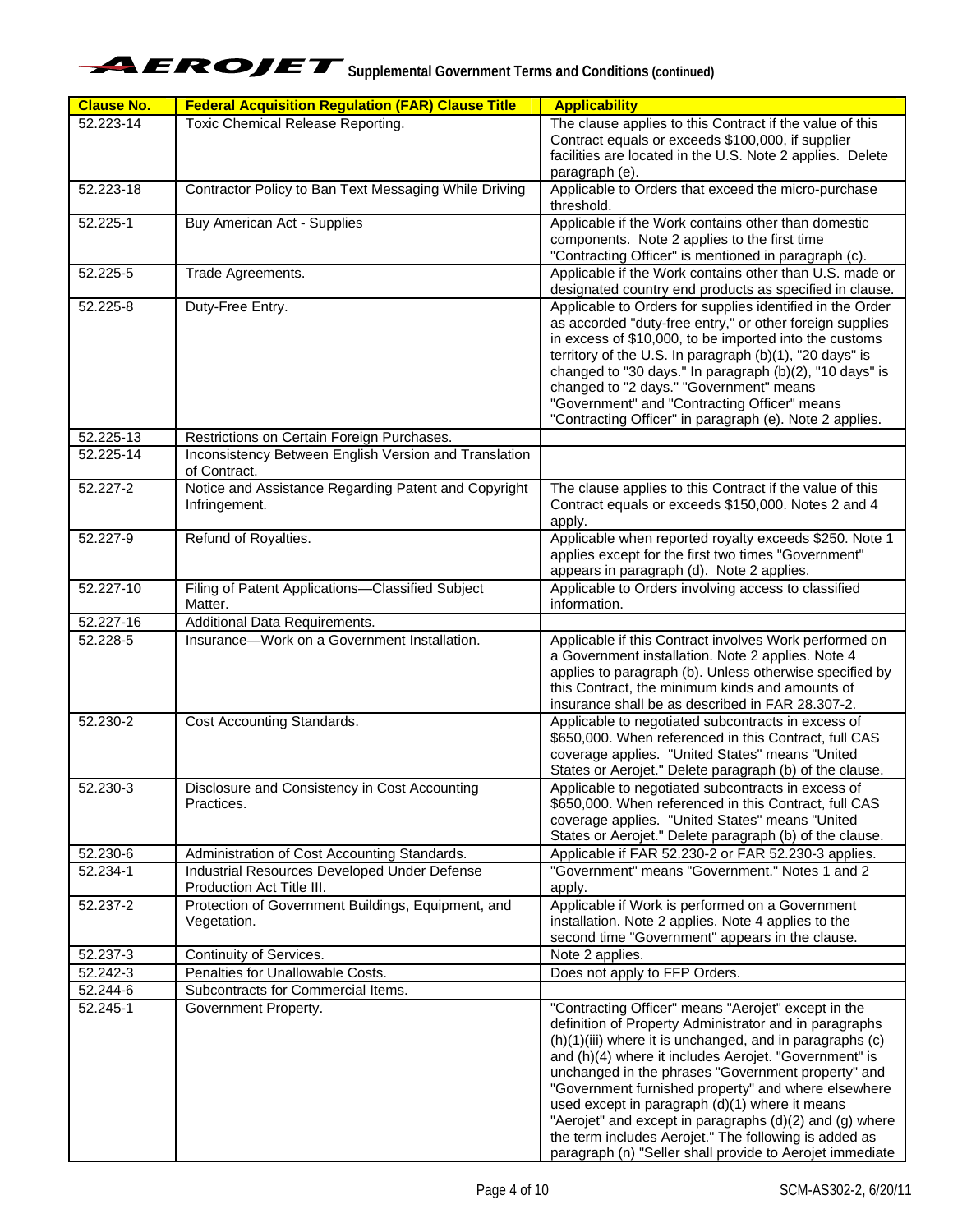

| <b>Clause No.</b> | <b>Federal Acquisition Regulation (FAR) Clause Title</b>                                                | <b>Applicability</b>                                                                                                                                                                                                                                                                                                                                                                                                                     |
|-------------------|---------------------------------------------------------------------------------------------------------|------------------------------------------------------------------------------------------------------------------------------------------------------------------------------------------------------------------------------------------------------------------------------------------------------------------------------------------------------------------------------------------------------------------------------------------|
|                   |                                                                                                         | notice if the Government or other contractor (i) revokes<br>its assumption of loss under any direct contracts with<br>Seller, or (ii) makes a determination that Seller's<br>property management practices are inadequate, and/or<br>present an undue risk, or that Seller has failed to take<br>corrective action when required."                                                                                                       |
| 52.247-63         | Preference for U.S.-Flag Air Carriers.                                                                  | Applicable to Orders involving international air<br>transportation.                                                                                                                                                                                                                                                                                                                                                                      |
| 52.247-64         | Preference for Privately Owned U.S.-Flag Commercial<br>Vessels.                                         |                                                                                                                                                                                                                                                                                                                                                                                                                                          |
| 52.248-1          | Value Engineering.                                                                                      | The clause applies to this Contract if the value of this<br>Contract equals or exceeds \$100,000. Note 1 applies,<br>except in paragraphs (c)(5) and (m), where Note 3<br>applies and except in (b)(3) where Note 4 applies, and<br>where "Government " precedes "cost" throughout. Note<br>2 applies.                                                                                                                                   |
| <b>Clause No.</b> | Department of Defense (DoD) FAR Supplement<br>(DFARS) Clause Title                                      | <b>Applicability</b>                                                                                                                                                                                                                                                                                                                                                                                                                     |
| 252.203-7001      | Prohibition on Persons Convicted of Fraud or Other<br>Defense-Contract-Related Felonies                 | Applicable if the value of this Contract equals or<br>exceeds \$150,000. In this clause, the terms "contract,<br>"contractor," and "subcontract shall not change in<br>meaning in paragraphs (a) and (d). Delete paragraph<br>$(g)$ . Note 6 applies.                                                                                                                                                                                    |
| 252.204-7000      | Disclosure of Information                                                                               |                                                                                                                                                                                                                                                                                                                                                                                                                                          |
| 252.204-7008      | Requirements for Contracts Involving Export-Controlled<br>Items                                         |                                                                                                                                                                                                                                                                                                                                                                                                                                          |
| 252.208-7000      | Intent to Furnish Precious Metals as Government-<br><b>Furnished Material</b>                           | In all RFQs and Orders for precious metals.                                                                                                                                                                                                                                                                                                                                                                                              |
| 252.209-7001      | Disclosure of Ownership or Control by the Government<br>of a Terrorist Country.                         |                                                                                                                                                                                                                                                                                                                                                                                                                                          |
| 252.209-7004      | Subcontracting with Firms that are Owned or Controlled<br>by the Government of a Terrorist Country      | Applicable to Contracts in excess of \$150,000. Notes 1<br>and 2 apply.                                                                                                                                                                                                                                                                                                                                                                  |
| 252.211-7000      | <b>Acquisition Streamlining</b>                                                                         | Applicable to Orders exceeding \$1,000,000.<br>"Government" means "Government". Notes 1 and 2<br>apply.                                                                                                                                                                                                                                                                                                                                  |
| 252.215-7000      | <b>Pricing Adjustments</b>                                                                              | Applicable if FAR 52.215-12 or 52.215-13 applies to the<br>Contract.                                                                                                                                                                                                                                                                                                                                                                     |
| 252.215-7002      | <b>Cost Estimating System Requirements</b>                                                              | The clause applies if cost or pricing data is required.                                                                                                                                                                                                                                                                                                                                                                                  |
| 252.215-7004      | Excessive Pass-Through Charges                                                                          | Applicable unless this Contract is a fixed price contract,<br>including fixed-price subcontract with economic price<br>adjustment, awarded on the basis of adequate price<br>competition. Note 6 applies. In paragraph (e), Note 5<br>applies. If the Contracting Officer determines excessive<br>pass-through charges are included in Seller's prices,<br>Aerojet shall make an adjustment in this Contract to<br>exclude such charges. |
| 252.219-7003      | Small, Small Disadvantaged and Women-Owned Small<br><b>Business Subcontracting Plan (DoD Contracts)</b> | Applicable if FAR 52.219-9 applies to this Contract.<br>Delete paragraph (g).                                                                                                                                                                                                                                                                                                                                                            |
| 252.222-7006      | Restrictions on the Use of Mandatory Arbitration<br>Agreements                                          | Applicable if Contract value exceeds \$1,000,000.                                                                                                                                                                                                                                                                                                                                                                                        |
| 252.223-7001      | <b>Hazard Warning Labels</b>                                                                            | Applicable if this Contract requires the delivery of<br>hazardous materials.                                                                                                                                                                                                                                                                                                                                                             |
| 252.223-7002      | Safety Precautions for Ammunition and Explosives                                                        | Applicable only if the articles furnished under this<br>Contract contain ammunition or explosives, including<br>liquid and solid propellants. Notes 2, 3, and 5 apply to<br>paragraphs (g)(1)(i) and (e)(1)(ii). Note 3 applies.<br>Delete "prime" in (g)(1)(ii) and add "and Aerojet Buyer."<br>Delete in $(g)(1)(ii)$ "substituting its name for reference to<br>the Government."                                                      |
| 252.223-7003      | Change in Place of Performance-Ammunition and<br>Explosives                                             | Applicable if DFARS 252.223-7002 applies to this<br>Contract. Notes 2 and 4 apply. Seller must identify in<br>proposals the place of performance.                                                                                                                                                                                                                                                                                        |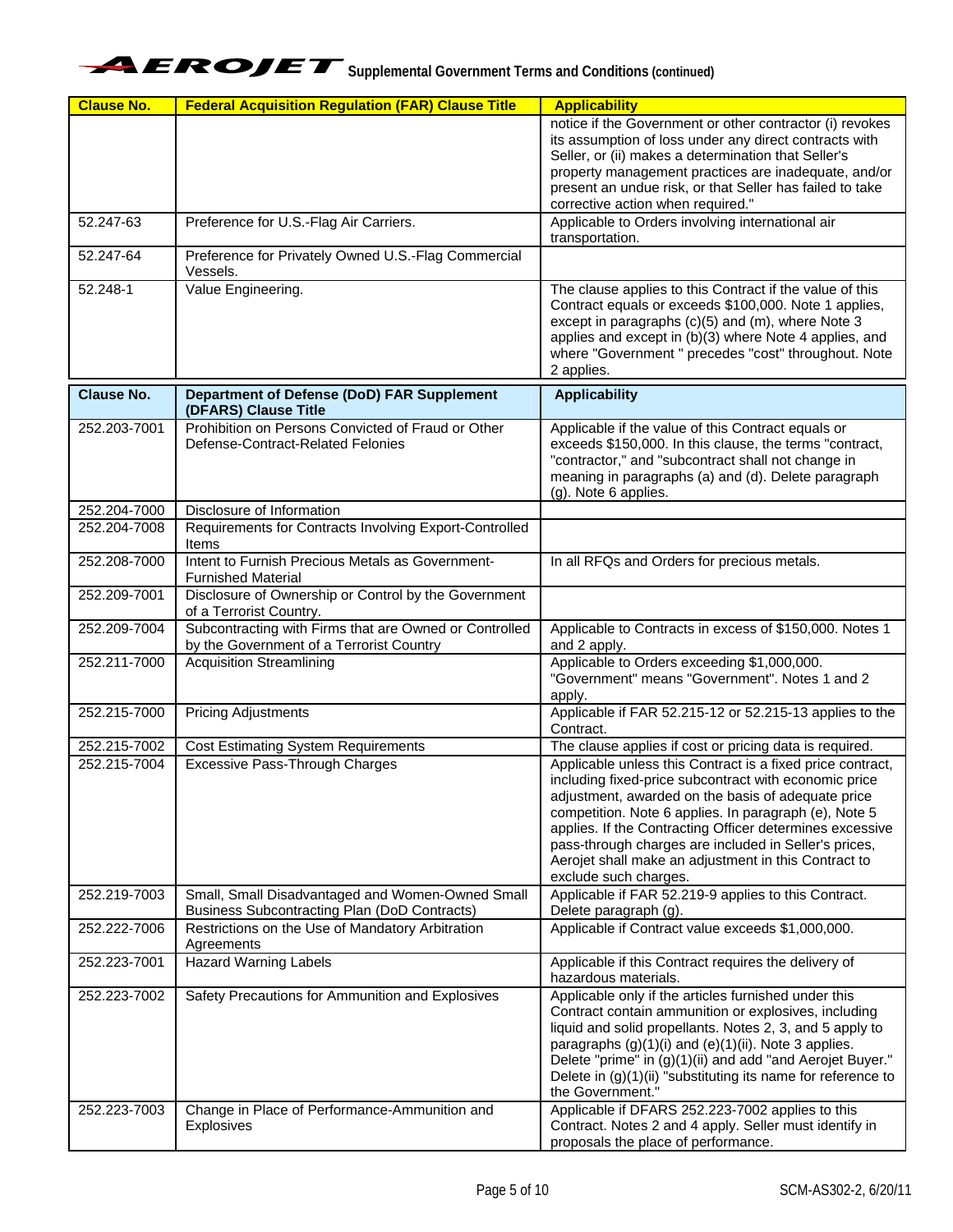| Clause No.                   | <b>Department of Defense (DoD) FAR Supplement</b>                                                                 | <b>Applicability</b>                                                                                        |
|------------------------------|-------------------------------------------------------------------------------------------------------------------|-------------------------------------------------------------------------------------------------------------|
| 252.223-7007                 | (DFARS) Clause Title<br>Safeguarding Sensitive Conventional Arms,                                                 | Applicable if this Contract is for the development,                                                         |
|                              | Ammunition, and Explosives                                                                                        | production, manufacture or purchase of arms,                                                                |
|                              |                                                                                                                   | ammunition, and explosives or when arms, ammunition                                                         |
|                              |                                                                                                                   | and explosives will be provided to Seller as                                                                |
|                              |                                                                                                                   | Government Furnished Property.                                                                              |
| 252.225-7001                 | Buy American Act and Balance of Payments Program                                                                  | Applicable if the Work contains other than domestic<br>components. Applicable in lieu of FAR 52.225-1.      |
|                              |                                                                                                                   | "Government" means "Government".                                                                            |
| 252.225-7004                 | Reporting of Intended Performance Outside the United                                                              | This clause applies to first tier subcontracts over                                                         |
|                              | <b>States--Submission After Award</b>                                                                             | \$1,500,000, except subcontracts for commercial items,                                                      |
|                              |                                                                                                                   | construction, ores, natural gas, utilities, petroleum                                                       |
|                              |                                                                                                                   | products and crudes, timber (logs) or subsistence.                                                          |
| 252.225-7006                 | Quarterly Reporting of Actual Contract Performance<br>Outside of the United States                                | This clause applies to first tier subcontracts over<br>\$550,000, except subcontracts for commercial items, |
|                              |                                                                                                                   | construction, ores, natural gas, utilities, petroleum                                                       |
|                              |                                                                                                                   | products and crudes, timber (logs) or subsistence.                                                          |
|                              |                                                                                                                   | Paragraph (f) is deleted.                                                                                   |
| 252.225-7007                 | Prohibition on Acquisition of United States Munitions                                                             | Applicable if Seller is supplying items on the U.S.<br>Munitions List.                                      |
| 252.225-7009                 | List Items from Communist Chinese Military Companies<br>Restriction on Acquisition of Certain Articles Containing | Applicable if the Work to be furnished contains                                                             |
|                              | <b>Specialty Metals</b>                                                                                           | specialty metals. Paragraph (d) is deleted.                                                                 |
| 252.225-7018                 | Notice of Prohibition of Certain Contracts with Foreign<br>Entities for the Conduct of Ballistic Missile Defense  |                                                                                                             |
|                              | Research, Development, Test, and Evaluation                                                                       |                                                                                                             |
| 225.225-7021                 | <b>Trade Agreements</b>                                                                                           | Applicable if the Work contains other than US-made,                                                         |
|                              |                                                                                                                   | qualifying country, or designed country end products.                                                       |
|                              |                                                                                                                   | Applicable in lieu of FAR 52.225-5.                                                                         |
| 252.225-7022                 | Restriction on Acquisition of Polyacrylonitrile (PAN)<br>Carbon Fiber                                             |                                                                                                             |
| 252.225-7025                 | Restriction on Acquisition of Forgings                                                                            |                                                                                                             |
| 252.225-7030                 | Restriction on Acquisition of Carbon, Alloy, and Armor<br><b>Steel Plate</b>                                      |                                                                                                             |
| 252.225-7033                 | Waiver of United Kingdom Levies                                                                                   | Applicable if the Contract is with a United Kingdom firm.<br>Note 2 applies. Note 3 applies to (c)(3).      |
| 252.225-7043                 | Anti-Terrorism/Force Protection Policy for Defense                                                                | Applicable where Seller will be performing or traveling                                                     |
|                              | <b>Contractors Outside the United States</b>                                                                      | outside the U.S. under this Contract. For paragraph (c),                                                    |
|                              |                                                                                                                   | see applicable information cited in DFARS 225.7401.                                                         |
| 252.226-7001                 | Utilization of Indian Organizations, Indian-Owned                                                                 | Applicable if this Contract is for more than \$500,000.                                                     |
|                              | Economic Enterprises, and Native Hawaiian Small<br><b>Business Concerns</b>                                       | Note 2 applies to paragraph (c) the first time<br>"Contracting Officer" appears. In subparagraph (f)(1)     |
|                              |                                                                                                                   | "Contractor" shall mean "Aerojet." Aerojet shall have no                                                    |
|                              |                                                                                                                   | liability to Seller for any incentive payment under the                                                     |
|                              |                                                                                                                   | clause unless and until the Government provides said                                                        |
|                              | Rights in Technical Data--Non-Commercial Items                                                                    | incentive payment to Aerojet.                                                                               |
| 252.227-7013<br>252.227-7014 | Rights in Non-Commercial Computers Software and                                                                   | Applicable in lieu of FAR 52.227-14.                                                                        |
|                              | Non-Commercial Computer Software Documentation                                                                    |                                                                                                             |
| 252.227-7015                 | <b>Technical Data--Commercial Items</b>                                                                           | Applicable to Commercial Item purchases.                                                                    |
| 252.227-7016<br>252.227-7018 | Rights in Bid or Proposal Information<br>Rights in Noncommercial Technical Data and Computer                      |                                                                                                             |
|                              | Software--Small Business Innovation Research (SBIR)<br>Program                                                    |                                                                                                             |
| 252.227-7019                 | Validation of Asserted Restrictions--Computer Software                                                            |                                                                                                             |
| 252.227-7025                 | Limitations on the Use or Disclosure of Government-                                                               | For paragraph (c)(1), Note 3 applies                                                                        |
|                              | Furnished Information Marked with Restrictive Legends                                                             |                                                                                                             |
| 252.227-7026                 | Deferred Delivery of Technical Data or Computer<br>Software                                                       | Note 1 applies.                                                                                             |
| 252.227-7027                 | Deferred Ordering of Technical Data or Computer<br>Software                                                       | Note 1 applies.                                                                                             |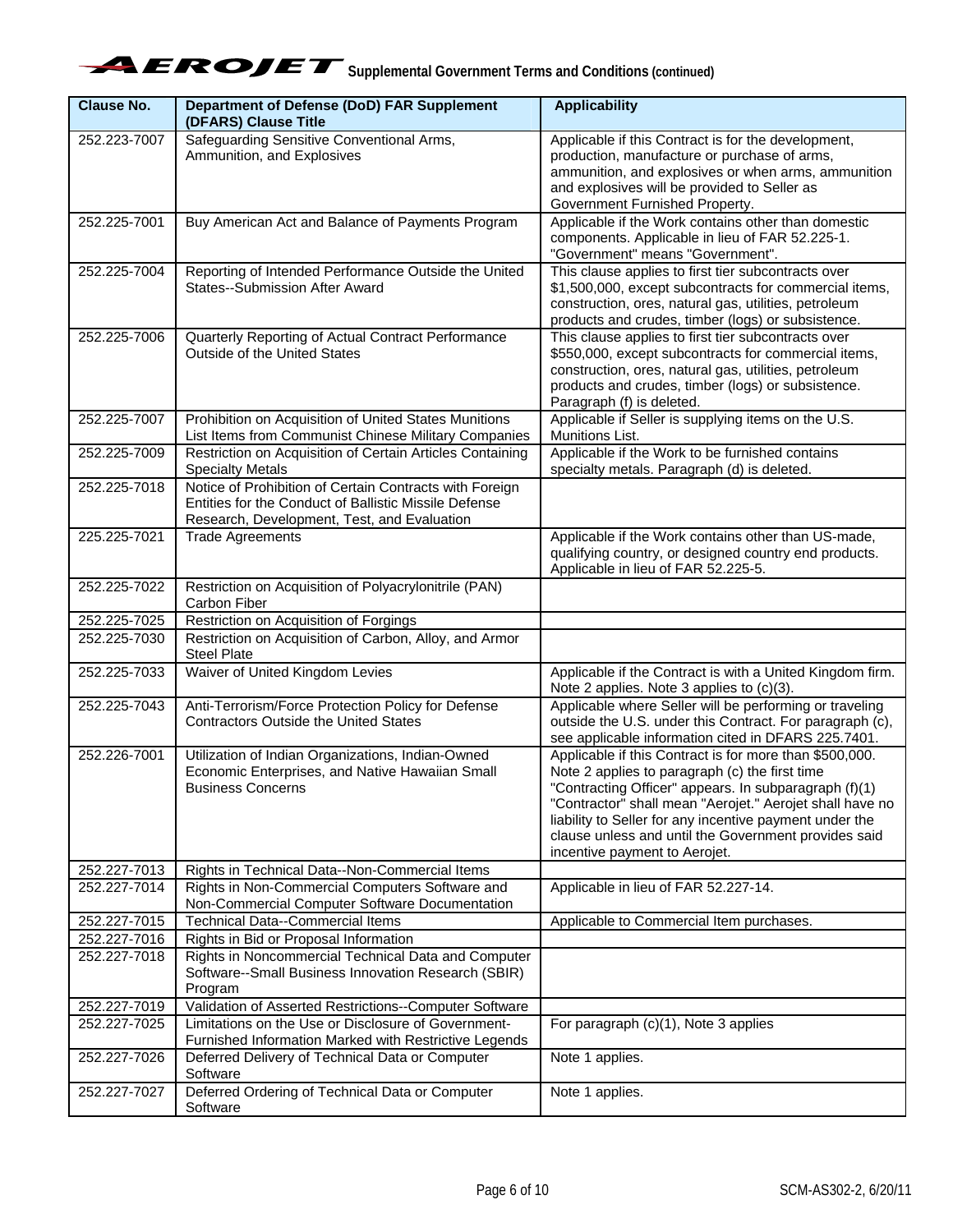| <b>Clause No.</b> | <b>Department of Defense (DoD) FAR Supplement</b><br>(DFARS) Clause Title                               | <b>Applicability</b>                                                                                                                                                                                                                                                                                                                                                                                                                                                                              |
|-------------------|---------------------------------------------------------------------------------------------------------|---------------------------------------------------------------------------------------------------------------------------------------------------------------------------------------------------------------------------------------------------------------------------------------------------------------------------------------------------------------------------------------------------------------------------------------------------------------------------------------------------|
| 252.227-7028      | Technical Data or Computer Software Previously<br>Delivered to the Government                           | The definitions for "contract" and "subcontract" shall not<br>apply herein, except for the first reference to contract.<br>Note 4 apply.                                                                                                                                                                                                                                                                                                                                                          |
| 252.227-7030      | Technical Data--Withholding of Payment                                                                  | Notes 1 and 2 apply to (a). Note 4 apply to (b).                                                                                                                                                                                                                                                                                                                                                                                                                                                  |
| 252.227-7037      | Validation of Restrictive Marks on Technical Data                                                       |                                                                                                                                                                                                                                                                                                                                                                                                                                                                                                   |
| 252.227-7038      | Patent Rights--Ownership by the Contractor (Large<br>Business)                                          | Applicable if $\overline{(1)}$ Contractor is not a small business or<br>nonprofit organization subject to FAR 52.227-11, and<br>(2) the contract is for experimental, developmental or<br>research work.                                                                                                                                                                                                                                                                                          |
| 252.227-7039      | Patents-Reporting of Subject Inventions                                                                 |                                                                                                                                                                                                                                                                                                                                                                                                                                                                                                   |
| 252.228-7005      | Accident Reporting and Investigation Involving Aircraft,<br>Missiles and Space Launch Vehicles          | In paragraph (a), Note 6 applies. In paragraph (b), note<br>3 applies.                                                                                                                                                                                                                                                                                                                                                                                                                            |
| 252.231-7000      | <b>Supplemental Cost Principals</b>                                                                     |                                                                                                                                                                                                                                                                                                                                                                                                                                                                                                   |
| 252.235-7003      | <b>Frequency Authorization</b>                                                                          | Applicable to Orders involving development,<br>production, construction, testing or operation of a<br>device for which a radio frequency authorization is<br>required. Note 2 applies.                                                                                                                                                                                                                                                                                                            |
| 252.236-7013      | Requirement for Competition Opportunity for American<br>Steel Producers, Fabricators, and Manufacturers |                                                                                                                                                                                                                                                                                                                                                                                                                                                                                                   |
| 252.243-7001      | <b>Pricing of Contract Modifications</b>                                                                | Applicable to Orders \$150,000 or more.                                                                                                                                                                                                                                                                                                                                                                                                                                                           |
| 252.243-7002      | Requests for Equitable Adjustment                                                                       | This clause is applicable to Contracts estimated to<br>exceed the simplified acquisition threshold.                                                                                                                                                                                                                                                                                                                                                                                               |
| 252.244-7000      | Subcontracts for Commercial Items and Commercial<br>Components (DoD Contracts)                          |                                                                                                                                                                                                                                                                                                                                                                                                                                                                                                   |
| 252.245-7001      | <b>Reports Of Government Property</b>                                                                   | "Government" means "Government", except "cognizant<br>Government property administrator' means "Buyer".                                                                                                                                                                                                                                                                                                                                                                                           |
| 252.246-7003      | Notification of Potential Safety Issues                                                                 | Applicable if this Contract is for (i) parts identified as<br>critical safety items; (ii) systems and subsystems,<br>assemblies, and subassemblies integral to a system; or<br>(iii) repair, maintenance. Logistics support, or overhaul<br>services for systems and subsystems, assemblies,<br>subassemblies, and parts integral to a system.<br>Contractor shall provide notifications to Aerojet and the<br>contracting officer identified to Contractor.                                      |
| 252.247-7023      | Transportation of Supplies by Sea                                                                       | Orders \$150,000 or less, only paragraphs (a) through<br>(e) of this clause and this paragraph (h) apply. The<br>entire clause applies to Orders exceeding \$150,000.<br>"Prime contract" in paragraph (a) (5) is changed to "this<br>Order". Paragraph (c) is changed to read "Seller and<br>its subcontractors may request that Aerojet obtain<br>Government authorization for shipment". "45 days" is<br>changed to "60 days" in paragraph (d) and "30 days" to<br>"25 days" in paragraph (e). |
| 252.247-7024      | Notification of Transportation of Supplies by Sea                                                       | Applicable if the Contract meets the criteria set forth in<br>paragraph (b)(2)(ii) of the clause. Notes 1 and 2 apply.                                                                                                                                                                                                                                                                                                                                                                            |
| 252.249-7002      | Notification of Anticipated Contract Terminations or<br>Reductions                                      | Applicable if the Contract values equals or exceeds<br>\$550,000. Note 2 apply. Delete paragraph (d) (1) and<br>the first five words of paragraph (d)(2).                                                                                                                                                                                                                                                                                                                                         |
|                   | The following FAR Clauses are modified as shown below.                                                  |                                                                                                                                                                                                                                                                                                                                                                                                                                                                                                   |
| 52.219-8          | Utilization of Small Business Concerns                                                                  | The version of the clause in DoD Class Deviation 2009-<br>O0009 applies in lieu of the standard FAR version of<br>the clause.                                                                                                                                                                                                                                                                                                                                                                     |
| 52.245-1          | <b>Government Property</b>                                                                              | The version of the clause in DoD Class Deviation 200-<br>D0012 applies in lieu of the standard FAR version of<br>the clause.                                                                                                                                                                                                                                                                                                                                                                      |
| <b>Clause No.</b> | <b>NASA FAR Supplement (NFS) Clause Title</b>                                                           | <b>Applicability</b>                                                                                                                                                                                                                                                                                                                                                                                                                                                                              |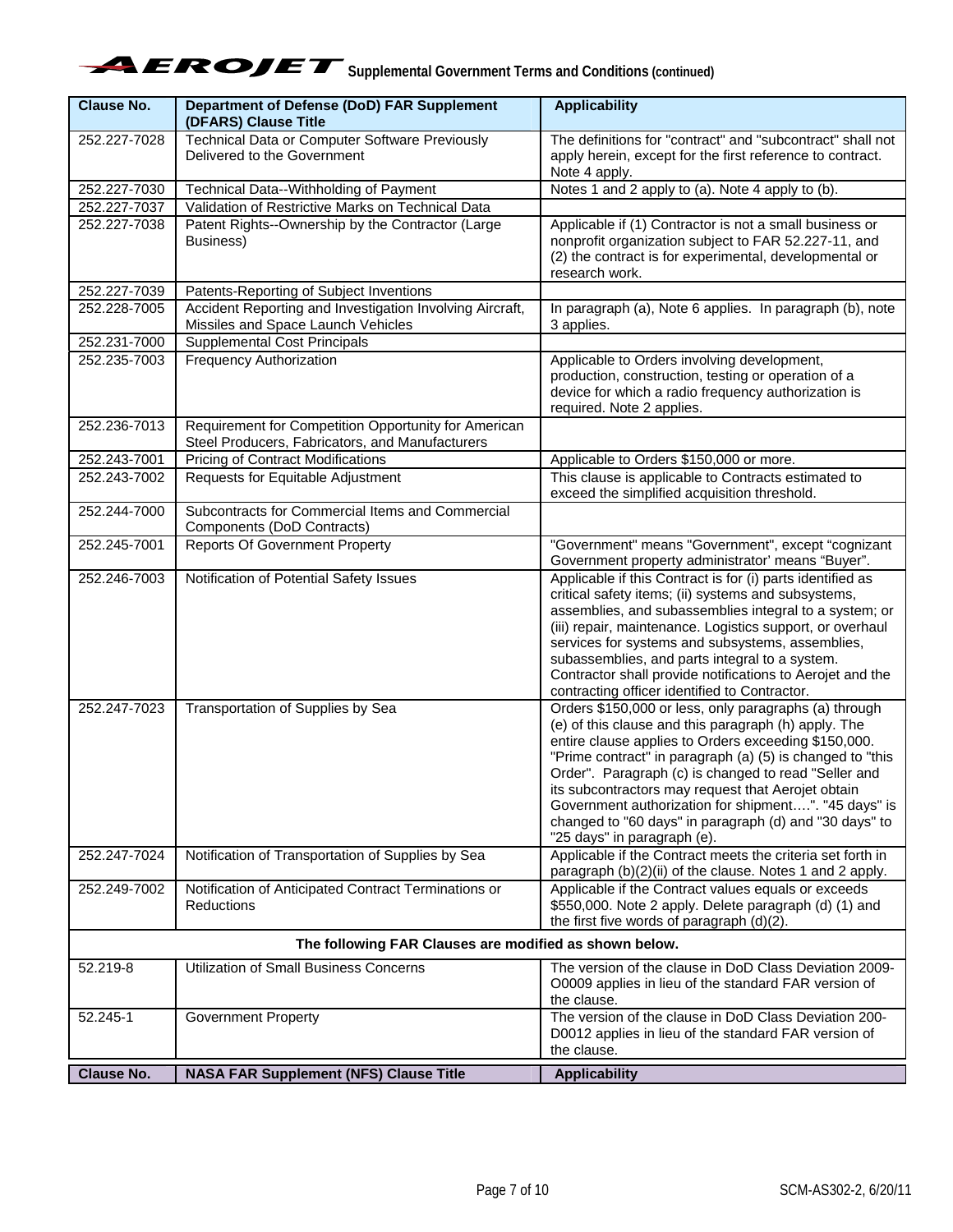| <b>Clause No.</b> | <b>NASA FAR Supplement (NFS) Clause Title</b>          | <b>Applicability</b>                                                                                          |
|-------------------|--------------------------------------------------------|---------------------------------------------------------------------------------------------------------------|
| 1852.204-76       | Security Requirement for Unclassified Information      | Applicable if this Contract involves information                                                              |
|                   | <b>Technology Resources</b>                            | technology resources or services in which Contractor                                                          |
|                   |                                                        | must have physical or electronic access to NASA's                                                             |
|                   |                                                        | sensitive information contained in unclassified systems                                                       |
|                   |                                                        | that directly support the mission of the Agency. Note 6<br>applies. In paragraph (f), NASA means "Aerojet and |
|                   |                                                        | NASA." The blank in paragraph (c) is completed with                                                           |
|                   |                                                        | "sixty (60) days."                                                                                            |
| 1852.208-81       | Restrictions on Printing and Duplicating               | This clause applies only if printing or duplicating                                                           |
|                   |                                                        | exceeds the limits defined in paragraph (c) of the                                                            |
|                   |                                                        | clause. Note 2 applies.                                                                                       |
| 1852.211-70       | Packaging, Handling, and Transportation                | Applicable for items that will become components of                                                           |
|                   |                                                        | deliverable Class I, II or III items. Note 2 applies.                                                         |
| 1852.219-74       | Use of Rural Area Small Businesses                     |                                                                                                               |
| 1852.219-75       | <b>Small Business Subcontracting Reporting</b>         | Applicable if FAR 52.219-9 applies to this Contract.                                                          |
| 1852.219-76       | NASA 8 Percent Goal                                    |                                                                                                               |
| 1852.223-70       | Safety and Health                                      | Applicable when any of the conditions in NASA FAR                                                             |
|                   |                                                        | Supplement 1823.7001(a) exist. Note 2 applies to                                                              |
|                   |                                                        | paragraphs (c), (d), (e), (f) and (h). Add "and Aerojet                                                       |
|                   |                                                        | Buyer" after "Contracting Officer in paragraph (i). Note                                                      |
|                   |                                                        | 4 applies to paragraph (g)(1).                                                                                |
| 1852.223-71       | Frequency Authorization                                | Applicable if the Contract requires the development,                                                          |
|                   |                                                        | production, test or operation of a device for which a                                                         |
|                   |                                                        | radio frequency is required. Note 2 applies.                                                                  |
| 1852.223-72       | Safety and Health (Short Form)                         | Applicable to Orders exceeding \$3,000, if NFS                                                                |
|                   |                                                        | 1852.223-70 does not apply. Notes 1 and 2 apply.                                                              |
| 1852.223-74       | Drug-and Alcohol-Free Workforce                        | Applicable if Work is performed by an employee in a                                                           |
|                   |                                                        | sensitive position as defined in the clause.                                                                  |
| 1852.227-11       | Patent Rights-Retention by the Contractor (Short Form) | Applicable if this Contract includes, at any tier,<br>experimental, developmental, or research Work and       |
|                   |                                                        | Seller is a small business concern or domestic nonprofit                                                      |
|                   |                                                        | organization. Reports required by this clause shall be                                                        |
|                   |                                                        | filed with the agency identified in this Contract. If no                                                      |
|                   |                                                        | agency is identified, contact the Aerojet Buyer.                                                              |
|                   |                                                        | "Contracting Officer" means "Contracting Officer".                                                            |
|                   |                                                        | "Government" means "Government".                                                                              |
| 1852.227-14       | Rights in Data - General                               | Modifies FAR 52.227-14. Note 6 applies.                                                                       |
| 1852.227-70       | New Technology                                         | Applicable to Orders to other than small business firms                                                       |
|                   |                                                        | or nonprofit organizations for the performance of                                                             |
|                   |                                                        | experimental, developmental or research work. Note 6                                                          |
|                   |                                                        | applies. "Contracting Officer" means "Contracting                                                             |
|                   |                                                        | Officer". "Government" means "Government".                                                                    |
| 1852.227-71       | Requests for Waiver of Rights to Inventions            | Applicable whenever NASA FAR Supplement                                                                       |
|                   |                                                        | 1852.227-70 applies to this contract. Seller's petitions                                                      |
|                   |                                                        | to the Contracting Officer will be made through Aerojet.                                                      |
| 1852.227-86       | <b>Commercial Computer Software--Licensing</b>         | Applicable for the purchase of existing computer                                                              |
|                   |                                                        | software in accordance with FAR 27.405(b)(2).                                                                 |
|                   |                                                        | Replaces FAR 52.229-19. Note 5 applies.                                                                       |
| 1852.228-72       | Cross-Waiver of Liability for Space Shuttle Services   | Applicable if the Work is performed in support of                                                             |
|                   |                                                        | "Protected Space Operations" (applicable to the Space<br>Shuttle) as that term is defined in the clause.      |
| 1852.228-76       | Cross-Waiver of Liability for Space Station Activities | Applicable if the Work is performed in support of                                                             |
|                   |                                                        | "Protected Space Operations" (applicable to the Space                                                         |
|                   |                                                        | Station) as that term is defined in the clause.                                                               |
| 1852.228-78       | Cross-Waiver of Liability for NASA Expendable Launch   | Applicable if the Work is performed in support of                                                             |
|                   | Vehicle Launches                                       | agreements described in NASA FAR Supplement                                                                   |
|                   |                                                        | 1828.371(a), involving ELV launch services.                                                                   |
| 1852.231-71       | Determination of Compensation Reasonableness           | Applicable if Contract is a (1) service contract, and (2)                                                     |
|                   |                                                        | cost reimbursable or non-competitive fixed price in                                                           |
|                   |                                                        | excess of \$500,000.                                                                                          |
| 1852.237-71       | <b>Pension Portability</b>                             | Applicable if this Contract is for services and meets the                                                     |
|                   |                                                        | conditions of paragraph (b) of the clause.                                                                    |
| 1852.237-72       | Access to Sensitive Information                        |                                                                                                               |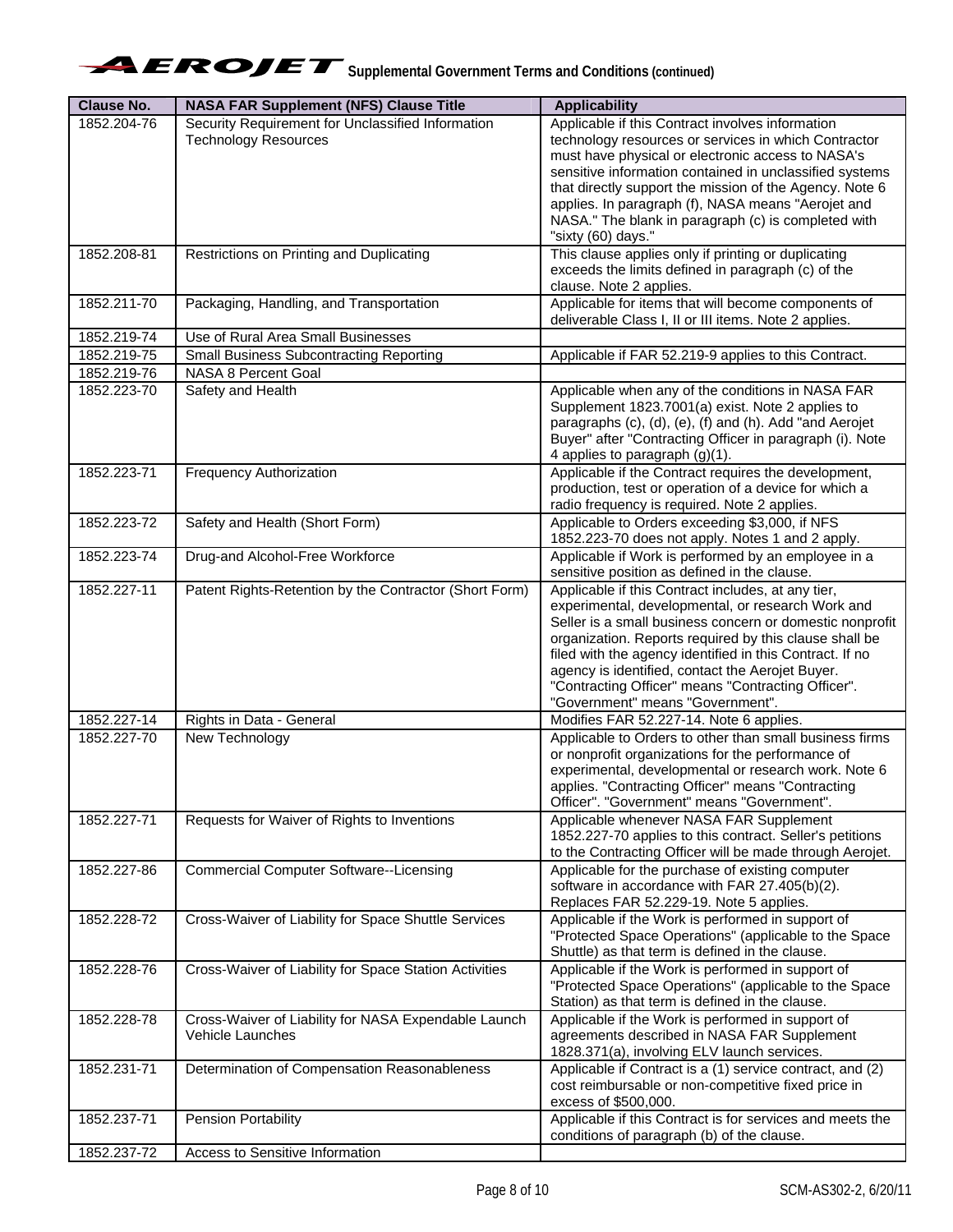| <b>Clause No.</b> | <b>NASA FAR Supplement (NFS) Clause Title</b>                               | <b>Applicability</b>                                                                                                                                                                                                                                                                                                                                                                                                          |
|-------------------|-----------------------------------------------------------------------------|-------------------------------------------------------------------------------------------------------------------------------------------------------------------------------------------------------------------------------------------------------------------------------------------------------------------------------------------------------------------------------------------------------------------------------|
| 1852.237-73       | Release of Sensitive Information                                            |                                                                                                                                                                                                                                                                                                                                                                                                                               |
| 1852.242-71       | <b>Travel Outside of the United States</b>                                  | Applicable if the Contract requires travel to locations<br>outside of the U.S. that will be charged direct to the<br>Contract. Substitute "45 days" for "30 days" in the<br>clause. Note 2 applies.                                                                                                                                                                                                                           |
| 1852.242-72       | Observance of Legal Holidays                                                | Applicable if Work will be performed at a NASA<br>installation.                                                                                                                                                                                                                                                                                                                                                               |
| 1852.242-73       | NASA Contractor Financial Management Reporting                              | Note 2 applies.                                                                                                                                                                                                                                                                                                                                                                                                               |
| 1852.244-70       | Geographic Participation in the Aerospace Program                           | Applicable to Contracts of \$100,000 or more                                                                                                                                                                                                                                                                                                                                                                                  |
| 1852.245-72       | Liability for Government Property Furnished for Repair<br>or Other Services | Note 2 applies. Note 3 applies only to the first two times<br>"Government" appears in paragraph (e).                                                                                                                                                                                                                                                                                                                          |
| 1852.245-73       | Financial Reporting of NASA Property in the Custody of<br>contractors       | Applicable if the Seller will possess NASA property<br>during the performance of the Contract. Delete<br>paragraph (b). Reports required by paragraph (c) shall<br>be submitted to Aerojet no later than October 10th.<br>Notes 2 and 4 apply to paragraph (c).                                                                                                                                                               |
| 1852.246-70       | Mission Critical Space Systems Personnel Reliability<br>Program             | Applicable where Seller employees will hold positions<br>designed as critical in accordance with 14 CFR 1214.5.                                                                                                                                                                                                                                                                                                               |
| 1852.246-73       | Human Space Flight Item                                                     | Applicable if this Contract is for human space flight<br>hardware or flight related equipment.                                                                                                                                                                                                                                                                                                                                |
| 1852.247-71       | Protection of the Florida Manatee                                           | Applicable if Contractor is involved in vessel operations,<br>dockside work, and selected disassembly functions<br>within the Kennedy Space Center waterways, as<br>defined in the clause.                                                                                                                                                                                                                                    |
| <b>Clause No.</b> | <b>Department of Energy FAR Supplement Clause Title</b>                     | <b>Applicability</b>                                                                                                                                                                                                                                                                                                                                                                                                          |
| 952.203-70        | Whistleblower Protection for Contractor Employees.                          |                                                                                                                                                                                                                                                                                                                                                                                                                               |
| 952.204-2         | Security                                                                    | Applicable if the Contract involves classified<br>information. Replaces FAR 52.204-2                                                                                                                                                                                                                                                                                                                                          |
| 952.204-70        | Classification/Declassification                                             | Applicable if the Contract involves classified<br>information.                                                                                                                                                                                                                                                                                                                                                                |
| 952.204-71        | Sensitive Foreign Nations Controls                                          | Applicable if this Contract is for unclassified research<br>which may involve making information about nuclear<br>technology available to certain sensitive foreign nations<br>as indicated in DOE Order 1240.2. Notes 1 and 2<br>apply. In paragraph (a), substitute "40 days" or "60<br>days" in the second sentence.                                                                                                       |
| 952.204-73        | <b>Facility Access</b>                                                      | Applicable to Contracts which require the use of<br>Standard Form 328, Certificate Pertaining to Foreign<br>Interests.                                                                                                                                                                                                                                                                                                        |
| 952.204-77        | <b>Computer Security</b>                                                    | Applies if Seller will have access to computers owned,<br>leased or operated on behalf of the DOE.                                                                                                                                                                                                                                                                                                                            |
| 952.208-70        | Printing                                                                    | Note 2 applies.                                                                                                                                                                                                                                                                                                                                                                                                               |
| 952.209-72        | Organizational Conflicts of Interest                                        | Includes Alt 1. Applicable if this Contract is for advisory<br>and assistance services. In paragraphs (c)(1), delete<br>"The Department" and substitute in lieu of "Aerojet." In<br>paragraph ((c)(2), delete "DOE" and substitute in lieu of<br>"Aerojet." The required disclosure shall be provided to<br>the Aerojet Buyer. Note 2 applies. Note 3 applies in<br>paragraph (f). Note 4 applies to paragraphs (c),(d) & (e) |
| 952.226-74        | Displaced Employee Hiring Preference                                        | Applicable to Contracts of \$500,000 value or greater.                                                                                                                                                                                                                                                                                                                                                                        |
| 952.227-11        | Patent Rights--Retention By The Contractor (Short<br>Form)                  | Applicable if the Contract includes, at any tier,<br>experimental, developmental or research work to be<br>performed by a small business firm or domestic non-<br>profit organization. This clause replaces FAR 52.227-<br>11.                                                                                                                                                                                                |
| 952.227-13        | Patent Rights--Acquisition by the Government                                | This clause replaces FAR 52.227-12. Applicable if this<br>Contract is for experimental, developmental or research<br>work.                                                                                                                                                                                                                                                                                                    |
| 952.227-14        | Rights in Data-General                                                      | This clause supplements FAR 52.227-14.                                                                                                                                                                                                                                                                                                                                                                                        |
| 952.227-82        | <b>Rights to Proposal Data</b>                                              | This clause replaces FAR 52.227-23.                                                                                                                                                                                                                                                                                                                                                                                           |